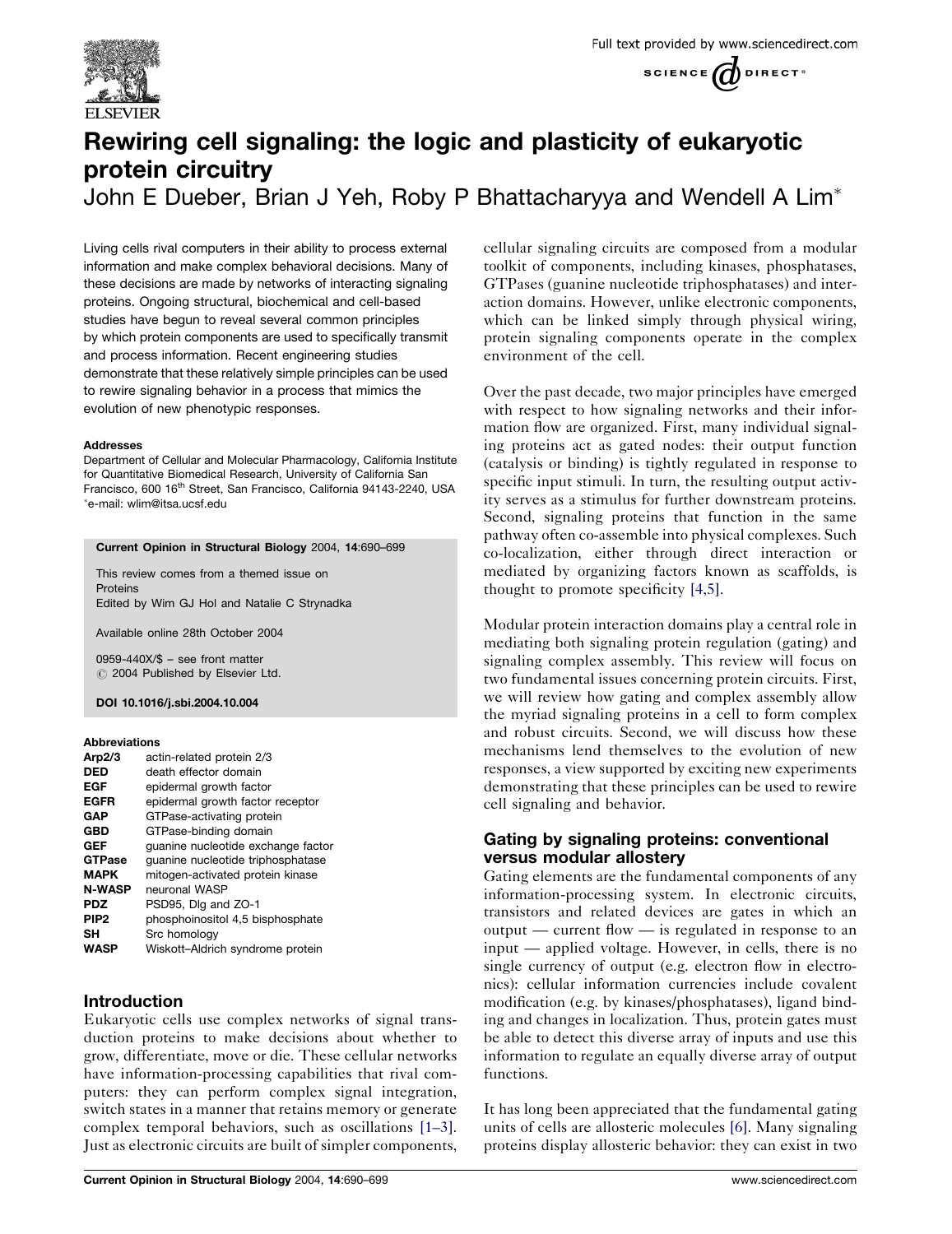



Comparison of conventional and modular allosteric protein gates. (a) Conventional allostery. A single folding unit contains both a catalytic site and secondary regulatory site(s), and can adopt an active or inactive conformation. Binding of an input ligand to the regulatory site preferentially stabilizes the active conformation. The input/output information is propagated by conformational coupling between the sites. (b) Modular allostery. The catalytic (output) domain is a physically separable folding unit from the regulatory domains. When isolated, these output domains display constitutive activity, but are often autoinhibited by the regulatory domains. Most proteins that are regulated by modular allostery fall into one of two general categories of autoinhibition: steric and conformational. Steric autoinhibition occurs when the output active site is directly blocked. Conformational autoinhibition occurs when autoinhibitory interactions perturb the conformation of the output domain, reducing its activity. Certain gates can display elements of both steric and conformational autoinhibition. In all of these modular gates, activation occurs through disruption of the autoinhibitory interactions by binding of competing exogenous ligands or by covalent modifications.

or more conformations (active and inactive) that are differentially stabilized by inputs such as ligand binding or covalent modification. However, in recent years, it has become clear that there are at least two general ways to achieve allostery — what we will define as 'conventional allostery' and 'modular allostery' (Figure 1).

In conventional allosteric proteins, an output activity and input-binding sites are contained within a single cooperatively folding structural unit [\[7\]](#page-8-0) (Figure 1a). The protein can adopt at least two conformations; binding of an activating input stabilizes the active conformation. The functional coupling between the active site and the inputbinding site is mediated by the dynamic linkage of the amino acids that make up the fold. An example of a conventional allosteric protein found repeatedly in signaling systems is the Ras family of small GTPases [\[8\].](#page-8-0) These conserved folds have an effector-binding site (output) that is properly configured only when the protein is bound to the input ligand GTP. Certain classes of kinases also display conventional allosteric activation, adopting a fully active catalytic conformation only in response to conserved phosphorylation and binding inputs [\[9–11\].](#page-8-0)

By contrast, signaling proteins that utilize modular allostery to achieve gating have structurally separable output and regulatory domains (reviewed previously in [\[12,13\]\)](#page-8-0) (Figure 1b). Such proteins usually contain an output domain that, when isolated, displays constitutive (unregulated) activity. However, other regions of the intact protein autoinhibit this output activity through one of two general mechanisms: sterically blocking access to the output active site [\[12,14,15\]](#page-8-0) or conformationally distorting the output domain [\[12\]](#page-8-0). These modular gates can then be activated by inputs that relieve repression by disrupting the autoinhibitory interaction (e.g. a competitive ligand).

# Modularity and evolvability

Although modular allostery may seem like an inelegant and inefficient way to build a molecular gate, many examples of this type of signaling protein are emerging, suggesting that this may be the prevalent solution chosen by evolution when faced with the challenge of generating diverse new regulatory linkages. It may be easier to rapidly evolve radically new input/output relationships using a type of modular framework via relatively simple recombination events. Moreover, because multiple regulatory domains can cooperate to autoinhibit a single output domain, this framework may more readily yield gates capable of integrating multiple inputs.

The notion that modular gates are more evolutionarily flexible is generally supported by the higher level of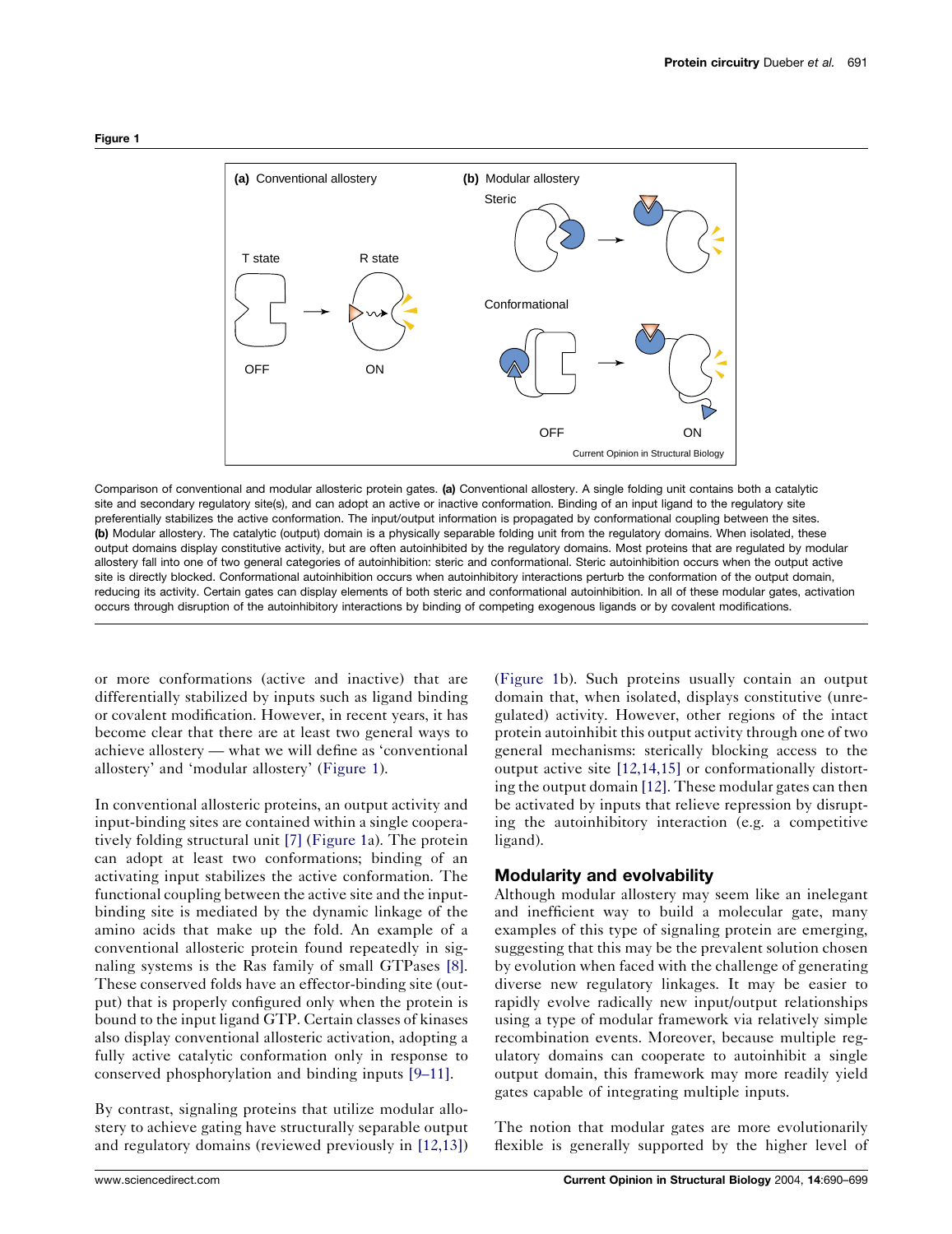#### <span id="page-2-0"></span>Table 1

#### Examples of signaling proteins gated by autoinhibition. Protein **Input(s)** Cutput Output Mechanism of autoinhibition References **Steric** EGFR EGF Receptor dimerization Cysteine-rich domain occludes receptor dimerization surface (another cysteine-rich domain)  $[25$ <sup>\*</sup>[,27](#page-8-0)<sup>\*</sup>[\]](#page-8-0) SH2-containing phosphatase 2 (SHP2) SH2-binding motifs (p-Tyr) Phosphatase **N-terminal SH2 domain sterically** blocks phosphatase catalytic site [\[45\]](#page-9-0) p21-activated kinase (PAK1) Rac or Cdc42 Ser/Thr kinase GBD blocks catalytic site, preventing autophosphorylation [\[46\]](#page-9-0) Twitchin  $Ca<sup>2</sup>/S100$  complex Ser/Thr kinase **Pseudo-substrate motif occupies** kinase active site; locked into position by adjacent IgG domain [\[47\]](#page-9-0) p47phox Phosphorylation by PKC NADPH oxidase Intramolecular peptide blocks tandem SH3 domains from interacting with membraneassociated partner, thereby blocking formation of functional oxidase complex [\[48\]](#page-9-0) Vav Phosphorylation by Src family kinases Rho, Rac, Cdc42 GEF (DH–PH module) N-terminal extension blocks GTPase interaction site [\[49\]](#page-9-0) Conformational Src kinases SH2- and SH3binding motifs Tyr kinase Binding of the SH2 and SH3 domains to intramolecular ligands locks kinase in inactive conformation [\[10\]](#page-8-0) c-Abl SH2- and SH3 binding motifs; possibly membrane targeting of myristoyl group Tyr kinase **Binding of N-terminal myristoyl group** and SH2 and SH3 domains to sites on or adjacent to kinase domain locks kinase in inactive conformation remarkably similar to the autoinhibited structure of Src  $[17$ <sup>\*</sup>\*[,18](#page-8-0)<sup>\*</sup>\*[\]](#page-8-0) N-WASP Cdc42 and PIP2 Arp2/3 stimulation (actin polymerization) GBD and a polybasic motif (B) form cooperative intracomplex interactions that conformationally inactivate the N-WASP output domain, blocking its ability to activate the Arp2/3 actin-nucleating complex [\[19,20\]](#page-8-0) Unknown (evidence of autoinhibition given) Polo-like kinase (PLK) Phosphorylated Cdc<sub>25</sub> Ser/Thr kinase **Polo-box domain reduces activity of kinase** domain. This repressive interaction can be dissociated by phosphorylation of the kinase domain at Tyr210 [\[50\]](#page-9-0) Dbl PIP2 and PIP3 Rho, Cdc42 GEF (DH–PH module) N-terminal region binds PH domain and is required for autoinhibition of exchange activity of adjacent DH domain [\[51\]](#page-9-0) Intersectin Proline-rich region from N-WASP Cdc42 GEF (DH–PH module) SH3 domains inhibit the catalytic DH domain. Binding proline-rich region of N-WASP to SH3 domains stimulates DH exchange activity [\[52,53\]](#page-9-0) Cdc24 Rsr1p/Bud1p and Bem1p binding Cdc42 GEF (DH–PH module) Phox-Bem1 homology (PB1) domain involved in autoinhibition. Rsr1p/Bud1p binds calponin homology (CH) domain, which is thought to cause a conformational change that dissociates the PB1 autoinhibitory interaction. Bem1 binds the PB1 domain and is thought to trap this active state [\[54\]](#page-9-0) Chimaerin Phosphatidylserine and phosphatidic acid Rac GAP **C1** domain required for required for  $\frac{1}{55}$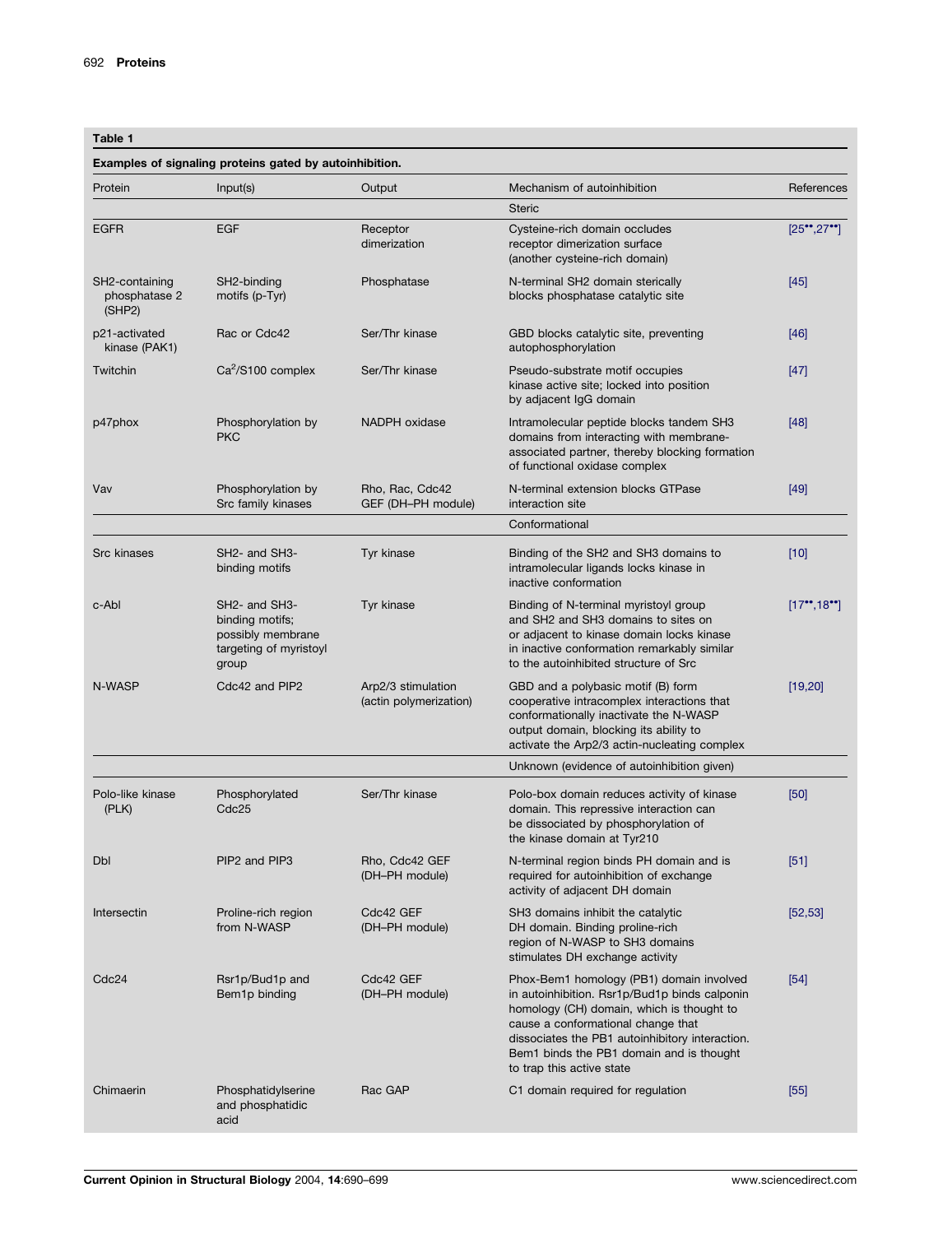| <b>Table 1 Continued</b>        |                             |                           |                                                                                                                                                                                                                                                          |            |  |
|---------------------------------|-----------------------------|---------------------------|----------------------------------------------------------------------------------------------------------------------------------------------------------------------------------------------------------------------------------------------------------|------------|--|
| Protein                         | Input(s)                    | Output                    | Mechanism of autoinhibition                                                                                                                                                                                                                              | References |  |
| P-Rex1                          | PIP3 and $G_{Bv}$           | Rac GEF<br>(DH-PH module) | Coincidence detector for PIP3 and $G\beta\gamma$ ,<br>but mechanism of autoinhibition is unknown                                                                                                                                                         | [56]       |  |
| Rho-associated<br>kinase (ROCK) | Rho and arachidonic<br>acid | Ser/Thr kinase            | Overexpression of a fragment containing the<br>Rho-binding domain (RB) and PH domain<br>inhibits activity of the kinase. Point mutations<br>disrupting binding of RB to Rho have similar<br>effects. RhoA binding to RB is thought to<br>activate kinase | [57]       |  |

evolutionary diversification observed for these proteins. For example, the Rho family GTPases, which play an important role in regulating cell growth and motility, are conventional allosteric proteins [\[8\].](#page-8-0) Although there are 24 total isotypes, they can be classified into only three general classes (Rho, Rac and Cdc42). By contrast, there are over 80 Rho GTPase-activating proteins (GAPs) and over 70 Rho guanine nucleotide exchange factors (GEFs), the upstream molecules that negatively and positively regulate these GTPases, respectively [\[16\].](#page-8-0) Most of these GEFs and GAPs appear to be regulated through modular mechanisms — each has a conserved catalytic domain within the context of a larger multidomain protein. The diversity of modular architecture found in GEFs and GAPs suggests that evolution of Rho signaling has occurred primarily through modification of GEFs and GAPs, rather than through modification of the GTPases themselves.

# New examples of modular allosteric signaling proteins

In recent years, the number of signaling proteins that appear to be regulated by modular allosteric mechanisms has exploded. An extensive but not exhaustive list is given in [Table 1](#page-2-0). The mechanisms of several examples are shown in [Figure 2.](#page-4-0)

It has become clear that signaling proteins that utilize modular autoinhibition can display remarkably complex gating behaviors. For example, the Abl kinase appears to be capable of integrating information from three distinct inputs [\(Figure 2](#page-4-0)a). Like the related Src kinase, Abl contains a Src homology (SH) 2 domain and an SH3 domain, which participate in autoinhibitory interactions. However, Abl contains a third interaction required for autoinhibition: an N-terminal myristoyl group binds in a pocket in the kinase [\[17](#page-8-0)\*\*[\]](#page-8-0). Myristoyl binding appears to contribute to the nearby SH2-docking site  $[18\text{--}^\bullet]$  $[18\text{--}^\bullet]$ . These findings are consistent with a model in which Abl acts as a three-input gate: it can be activated by exogenous SH2 or SH3 ligands, as well as by insertion of the myristoyl group into the membrane (alternatively, there may exist an unknown hydrophobic ligand that displaces the myristoyl group from its binding pocket). These three inputs would probably function cooperatively, activating the kinase with high specificity.

The Wiskott–Aldrich syndrome protein (WASP) family of actin-regulatory proteins also appears to be able to coordinate at least three distinct inputs ([Figure 2b](#page-4-0)). Previous work has shown that cooperative autoinhibitory interactions allow neuronal WASP (N-WASP) to respond synergistically to a specific combination of inputs: the GTPase Cdc42 and the phosphoinositide PIP2 (phosphoinositol 4,5 bisphosphate) [\[19,20\].](#page-8-0) More recent work has revealed that phosphorylation is a third input and can function intimately with Cdc42 activation [\[21](#page-8-0)<sup>°</sup>[,22,23\].](#page-8-0) The Cdc42binding module that participates in autoinhibition is referred to as the GTPase-binding domain (GBD). A residue in the GBD (Tyr256) can be specifically phosphorylated in a manner that disrupts its autoinhibitory interaction without perturbing its binding to Cdc42. Thus, both Cdc42 and phosphorylation can function cooperatively to disrupt the same autoinhibitory interaction. This dual activation may provide a type of memory: binding of Cdc42 may transiently disrupt the GBD autoinhibitory interaction, thereby facilitating phosphorylation, which may provide a more long-lived state of activation [\[21](#page-8-0)<sup>°</sup>[\]](#page-8-0).

Whereas most examples of autoinhibition involve intracellular signaling proteins, one striking new example is an extracellular signaling protein, the epidermal growth factor receptor (EGFR) ([Figure 2c](#page-4-0)). It had long been thought that, like many other transmembrane hormone receptors, EGFR would be activated by ligand-mediated dimerization [\[24\]](#page-8-0). However, a flurry of structural and mechanistic studies revealed that EGFR dimerization is not mediated by typical bridging interactions provided by the ligand [\[25](#page-8-0)<sup>••</sup>[\]](#page-8-0). Instead, the extracellular region has a dimerization domain that is blocked in the unliganded state. Upon ligand binding, autoinhibition is released and the dimerization domain is exposed, allowing receptor monomer association and subsequent activation [\[26](#page-8-0)<sup>••</sup>[,27](#page-8-0)<sup>••</sup>[\]](#page-8-0). Modular autoinhibition appears to be a general solution for gating utilized by diverse types of signaling machinery.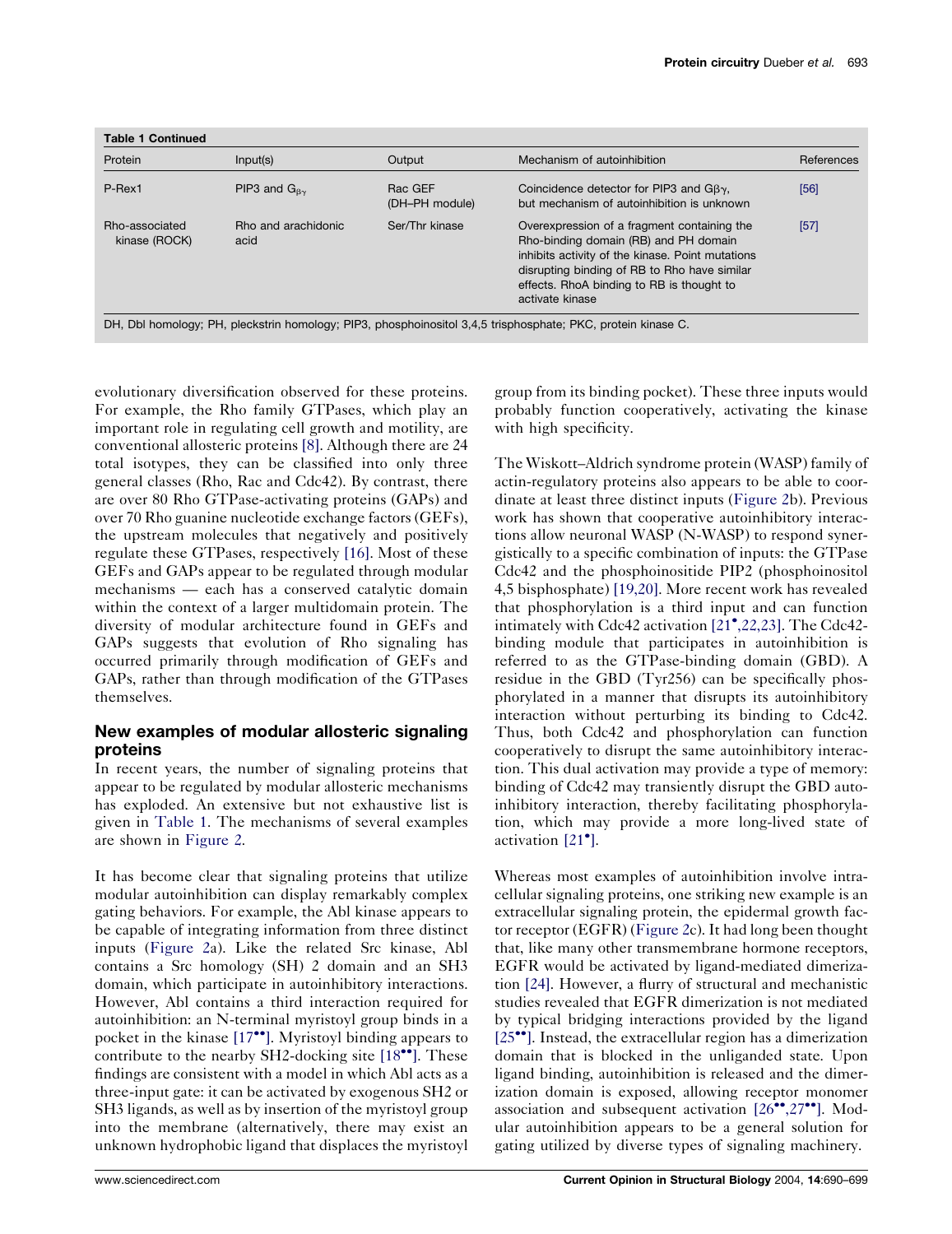<span id="page-4-0"></span>



New examples of modular allosteric signaling proteins. (a) c-Abl is a modular allosteric switch that may respond to three or more inputs. The kinase domain is conformationally autoinhibited by three coordinated intramolecular interactions: an SH3–peptide interaction, docking of the SH2 domain on the kinase domain and docking of an N-terminal myristoyl group in a hydrophobic pocket on the kinase domain [\[18](#page-8-0)<sup>\*</sup>[\]](#page-8-0). The kinase can be activated by ligands that compete with these autoinhibitory interactions, including exogenous SH3 and SH2 ligands, as well as by interactions that might displace the buried myristoyl group (e.g. membrane targeting). Relief of autoinhibition by a combination of these mechanisms allows autophosphorylation and full activation of the kinase. (b) WASP family proteins can interact with and activate the Arp2/3 (actin-related protein 2/3) actin-nucleating complex. The output domain, constitutively active in isolation, is autoinhibited by several interactions, including an intramolecular interaction with the GBD. This autoinhibitory interaction can be relieved by binding of the GTPase Cdc42. In addition, recent studies have shown that Src family kinases can phosphorylate Tyr256 on the GBD, destabilizing its ability to participate in the autoinhibitory interaction [\[21](#page-8-0)\*[\]](#page-8-0). Phosphorylation is only observed when the protein has been activated by Cdc42. Thus, it has been proposed that phosphorylation may provide 'memory' by locking the protein in a longer-lived activated state, even after removal of active Cdc42 as a stimulus. (c) EGFR is activated by ligand-mediated dimerization. However, unlike similar receptors, dimerization does not involve any ligand-mediated bridging interactions. Instead, the receptor has a dimerization domain, which, in the inactive state, is occluded by autoinhibitory interactions. EGF ligand relieves this autoinhibition, indirectly promoting dimerization [\[27](#page-8-0)<sup>\*</sup>[\].](#page-8-0)

# Engineering synthetic protein gates: exploiting modularity

The growing number of signaling proteins observed to use modular autoinhibition is consistent with a model in which such mechanisms allow a high degree of evolutionary plasticity. A recent study has attempted to address this hypothesis by mimicking evolution, testing whether

domain recombination can be used to reprogram the input control of a modular protein switch  $[28\text{'''}]$  $[28\text{'''}]$  $[28\text{'''}]$  [\(Figure 3](#page-5-0)). Specifically, the constitutively active output domain of the actin-regulatory protein N-WASP was fused to combinations of exogenous modular domains (SH3 and PDZ [PSD95, Dlg and ZO-1] domains) and their cognate ligand peptides, in an attempt to generate synthetic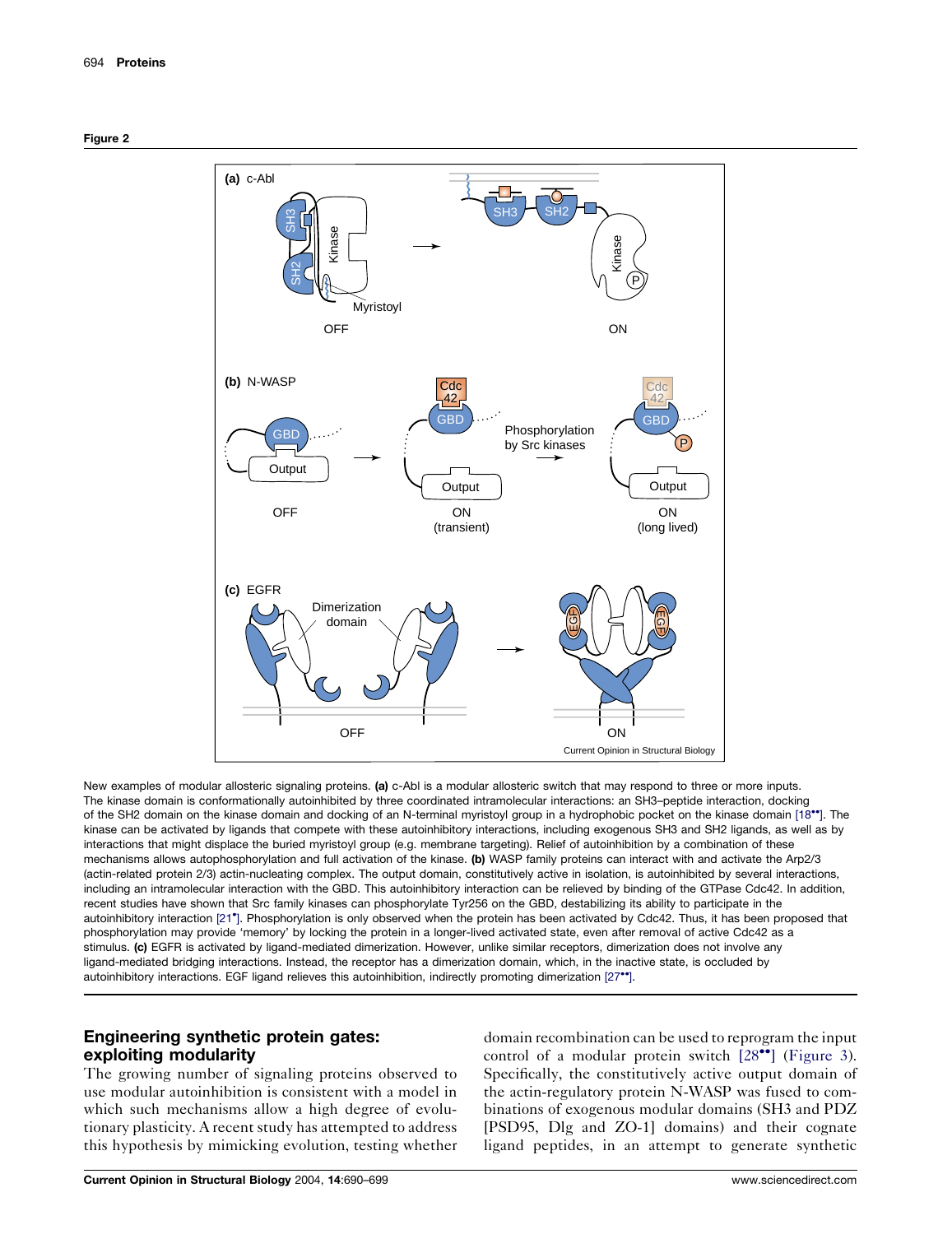<span id="page-5-0"></span>



Reprogramming the input control of N-WASP, a modular allosteric switch controlling actin polymerization. (a) The output domain of N-WASP can activate actin polymerization via the Arp2/3 complex. Under basal conditions, this domain is conformationally repressed by autoinhibitory interactions involving the GBD and basic (B) domain. These interactions are cooperatively relieved by the binding of Cdc42 and PIP2 to these respective domains. Thus, N-WASP behaves akin to a logical AND gate: the individual inputs are poor activators, but together are highly potent (activity is indicated in truth-table format using color-coded scale) [\[20\].](#page-8-0) (b) Dueber et al. [\[28](#page-8-0)<sup>\*</sup>[\]](#page-8-0) attempted to reprogram the N-WASP output domain by imposing synthetic autoinhibitory interactions using SH3 and PDZ domains. A library of potential gates was constructed using different domain architectures, and intramolecular SH3 and PDZ domain ligands of varying affinity. The right panel shows examples of diverse gating behaviors generated from this library.

proteins that activated actin polymerization in response to non-native inputs (competing peptide ligands of the domains).

Several important conclusions emerged from this study. First, two-thirds of the resulting synthetic proteins displayed gating behavior (i.e. output activity altered by addition of input ligands), indicating that, from an evolutionary perspective, it may indeed be relatively easy to generate new input/output relationships through domain recombination. Second, many of these synthetic gates displayed sophisticated multi-input control, including AND, OR and other complex gating. Not only is this finding consistent with the notion that modular gates are evolutionarily flexible, but also it suggests that they represent a highly engineerable platform. Several other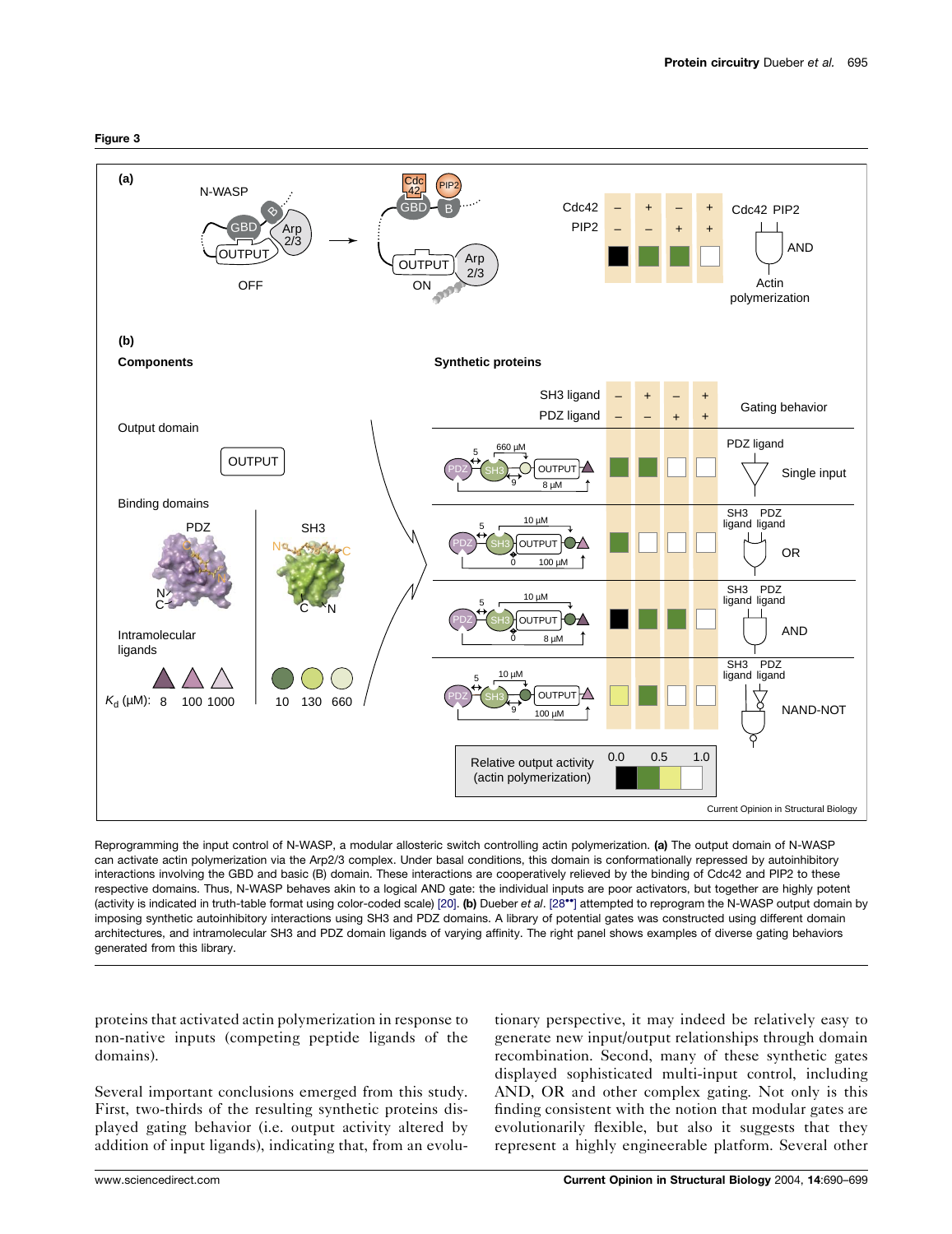<span id="page-6-0"></span>related approaches have been used to engineer proteinbased switches with synthetic input/output relationships [\[29](#page-8-0)°[,30](#page-8-0)°[\]](#page-8-0). Thus, in the future, it may be possible to engineer a wide variety of protein gates and to link them together into synthetic protein circuits.

## Wiring through co-localization: the role of interaction domains, adaptors and scaffolds

Another emerging principle is that co-localization can be a major factor in directing signaling information flow. Consider the seemingly simple problem of how a kinase decides what substrates to phosphorylate. The active site of the kinase may have an intrinsic substrate preference

[\[31\].](#page-8-0) However, in many cases, other interactions play a major role in recruiting proper substrates. These include docking sites on the kinase domain itself (but distinct from the substrate-binding groove) [\[9,32\]](#page-8-0) and external modular recruitment domains [\[4,5,33\].](#page-7-0) Finally, a growing number of scaffold or adaptor proteins have been shown to contain multiple interaction domains, thereby appearing to guide specificity by tethering the kinase to its substrate. Examples of such scaffold proteins have been reviewed elsewhere [\[34,35\]](#page-8-0).

One possible advantage of scaffold proteins as wiring devices is their modularity. In principle, scaffolds allow



Synthetic scaffold and adaptor proteins can be used to redirect signaling in vivo. (a) The yeast mating response and high osmolarity response pathways are both mediated by MAP kinase cascades. Although these pathways share a common MAPKKK, Ste11, the scaffold proteins, Ste5 and Pbs2 (also the MAPKK), organize the pathways into distinct complexes, thereby preventing improper cross-talk. Park et al. [\[36](#page-8-0)<sup>\*</sup>[\]](#page-8-0) showed that a chimeric diverter scaffold could be generated that recruited a novel combination of kinases and yielded a functional pathway in which the mating input (pheromone) stimulated the osmolarity response. (b) EGFR and Fas receptor activation is mediated by the conditional recruitment of adaptor proteins, which, in turn, recruit specific downstream effectors. Activation of EGFR leads to receptor autophosphorylation, allowing recruitment of the SH2–SH3 adaptor Grb2. Grb2 in turn recruits the Ras activator Sos, leading to Ras-mediated proliferation. Activation of the Fas receptor leads to the recruitment of the adaptor Fadd, which recruits caspases via its DED. Subsequent activation of these caspases leads to apoptosis. Howard et al. [\[38](#page-9-0)\*[\]](#page-9-0) showed that a synthetic SH2-DED adaptor can convert the normal proliferative response of EGFR stimulation into an apoptotic response.

### Figure 4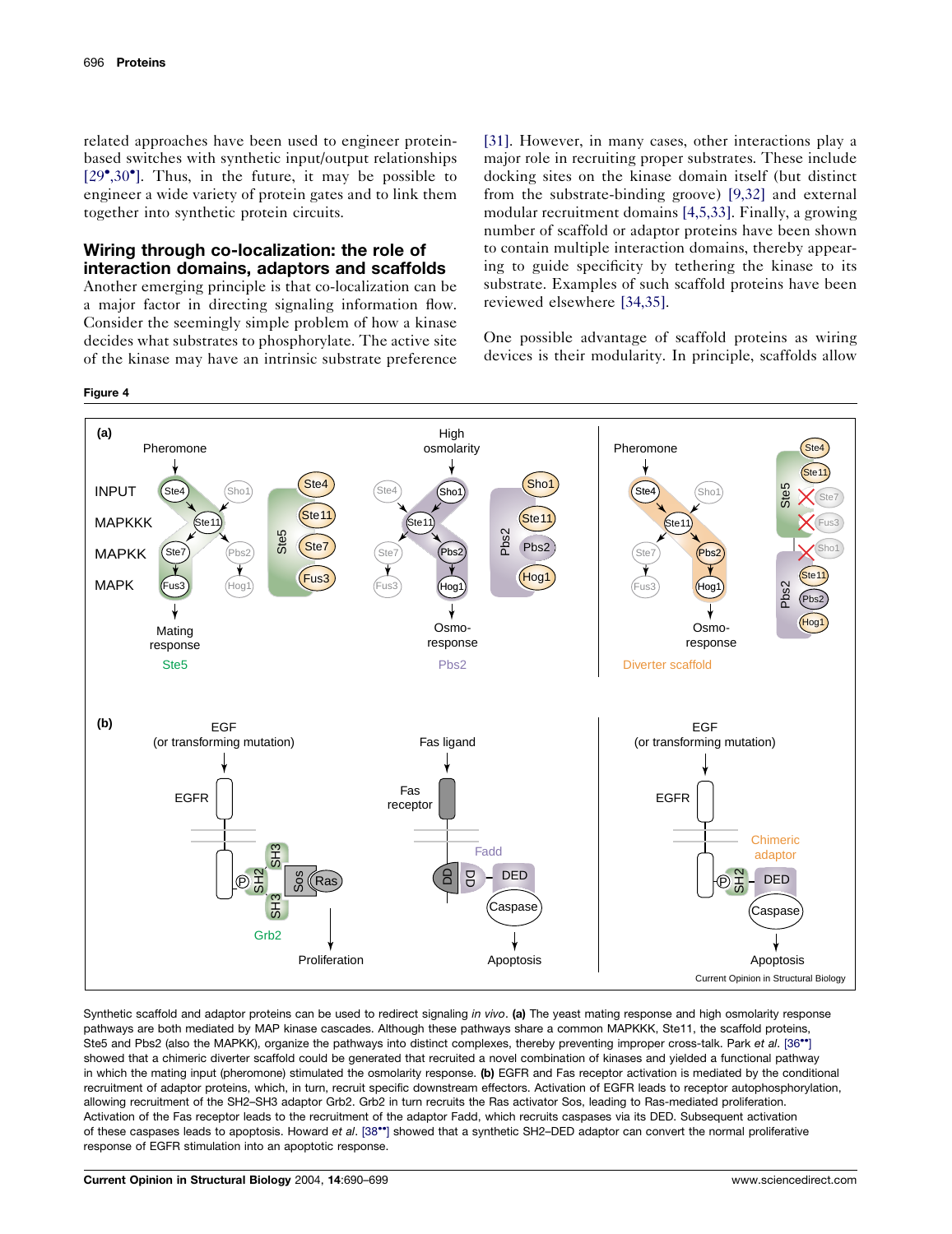<span id="page-7-0"></span>a higher degree of functional flexibility: the same components can be scaffolded into several distinct complexes and therefore can function in different pathways, either in the same cell or in distinct cell types and developmental stages. Furthermore, a scaffold-based platform might be amenable to the evolution of new pathways, as interaction domain recombination and mutation could yield novel scaffolds that recruit novel combinations of components.

# Rewiring cells with synthetic scaffolds and adaptors: testing the power of assembly

Although scaffold and adaptor proteins are thought to impose signaling specificity, it is difficult to evaluate their role in the wiring of new pathways. Recently, several studies have addressed this question by attempting to rewire cellular pathways using synthetic scaffold proteins.

In one case, Park et al. [\[36](#page-8-0)<sup>••</sup>[\]](#page-8-0) examined the ability to rewire yeast mitogen-activated protein kinase (MAPK) pathways using synthetic scaffolds ([Figure 4a](#page-6-0)). Yeast mating and osmoresponse pathways both use scaffold proteins to organize their three-kinase cascades. Strains containing a mutant version of the mating scaffold (Ste5) cannot recruit one pathway member and cannot mate. However, pathway flux can be restored by re-recruiting the missing component through heterologous recruitment domains. Moreover, they showed that a synthetic 'diverter' scaffold that assembled a hybrid combination of kinases could rewire the cell: when stimulated by the mating input (pheromone), the cell responded with the output program normally observed upon osmostress. Similarly, Harris et al. [\[37\]](#page-8-0) found that co-localization by covalent tethering imparts specificity to a kinase that can normally function in multiple pathways.

In another example, Howard et al. [\[38](#page-9-0)<sup>••</sup>[\]](#page-9-0) showed that synthetic adaptor proteins could be used to redirect growth inputs into a cell death response ([Figure 4b](#page-6-0)). Normally, EGF signaling is propagated by receptor autophosphorylation, followed by recruitment of the SH2–SH3 adaptor Grb2, which in turn activates Ras signaling by recruiting the Ras GEF Sos. Similarly, tumor necrosis factor (TNF) signaling is propagated by adaptor proteins that recruit caspases via death effector domains (DEDs). Howard et al. showed that expression of a synthetic adaptor composed of SH2 and DED domains could convert a normally proliferative EGF signal into an apoptotic response. Such rewiring could, in principle, be used as a therapeutic strategy to selectively kill oncogenically transformed cells.

Interestingly, some pathogens seem to have utilized nonnative recruitment to rewire host signaling. For example, the Yersinia YopM protein appears to act as a synthetic scaffold that directs RSK1 to phosphorylate PRK2, two kinases that are normally not functionally linked [\[39\].](#page-9-0) The relevance of this rewiring event in virulence is

unclear, but it illustrates the potential for pathogens to exploit scaffolds to their advantage.

These studies highlight the functional modularity of scaffolds that direct the connectivities of signaling proteins. The power of simple co-localization in determining cellular signaling linkages supports the idea that evolution could use similar mechanisms to create new pathways. Nonetheless, it is also clear from studies of natural scaffolds that far more complex mechanisms of regulation are often layered on top of simple co-localization to achieve very precise and controlled signaling responses  $[34,40^{\circ},41^{\circ},42^{\circ}].$  $[34,40^{\circ},41^{\circ},42^{\circ}].$  $[34,40^{\circ},41^{\circ},42^{\circ}].$  $[34,40^{\circ},41^{\circ},42^{\circ}].$  $[34,40^{\circ},41^{\circ},42^{\circ}].$  $[34,40^{\circ},41^{\circ},42^{\circ}].$  $[34,40^{\circ},41^{\circ},42^{\circ}].$  $[34,40^{\circ},41^{\circ},42^{\circ}].$ 

### **Conclusions**

Over the past decade, a few simple design principles have emerged concerning how cells guide and evolve specific cellular circuits. Modular domains can often be used to achieve diverse input/output functions, either through allosteric gating or through component co-localization. A major recent advance has been experimental confirmation of the functional plasticity that results from such a modular framework: domain recombination has been used to generate synthetic switches and scaffolds that can specifically alter input/output relationships and generate novel cell signaling behavior. This work supports long-standing ideas about how signaling proteins work and sheds light on how they may have evolved. Perhaps most exciting, however, is that this work opens the door to the possibility of rationally rewiring cell signaling circuits, much in the way that one can readily rewire transcriptional circuits [\[43,44\]](#page-9-0). The ability to create new signaling pathways and circuits with precise connectivities and quantitative input/output behaviors would be an invaluable tool in trying to dissect the systems behavior of complex, higher order circuits. Moreover, such tools might provide new therapeutic strategies based on detecting, repairing or rewiring intrinsic cellular defects.

### References and recommended reading

Papers of particular interest, published within the annual period of review, have been highlighted as:

- of special interest
- •• of outstanding interest
- 1. Xiong W, Ferrell JE Jr: A positive-feedback-based bistable 'memory module' that governs a cell fate decision. Nature 2003, 426:460-465.
- 2. Bhalla US, Ram PT, Iyengar R: MAP kinase phosphatase as a locus of flexibility in a mitogen-activated protein kinase signaling network. Science 2002, 297:1018-1023.
- 3. Tyson JJ, Chen KC, Novak B: Sniffers, buzzers, toggles and blinkers: dynamics of regulatory and signaling pathways in the cell. Curr Opin Cell Biol 2003, 15:221-231.
- 4. Pawson T, Nash P: Assembly of cell regulatory systems through protein interaction domains. Science 2003, 300:445-452.
- 5. Smith FD, Scott JD: Signaling complexes: junctions on the intracellular information super highway. Curr Biol 2002, 12:R32-R40.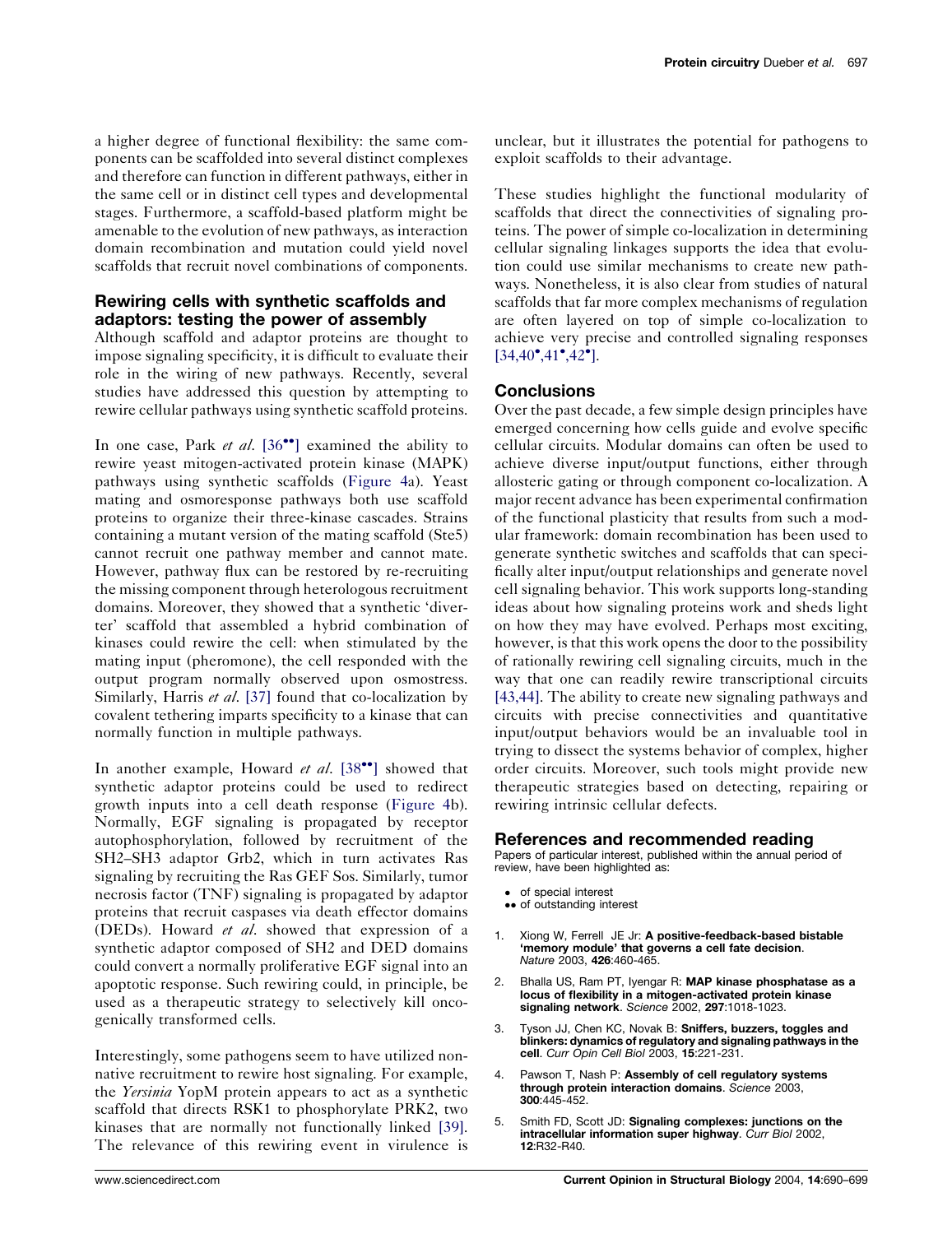- <span id="page-8-0"></span>6. Monod J, Changeux JP, Jacob F: Allosteric proteins and cellular control systems. J Mol Biol 1963, 6:306-329.
- 7. Perutz MF: Hemoglobin structure and respiratory transport. Sci Am 1978, 239:92-125.
- 8. Boguski MS, McCormick F: Proteins regulating Ras and its relatives. Nature 1993, 366:643-654.
- 9. Biondi RM, Nebreda AR: Signalling specificity of Ser/Thr protein kinases through docking-site-mediated interactions. Biochem J 2003, 372:1-13.
- 10. Sicheri F, Kuriyan J: Structures of Src-family tyrosine kinases. Curr Opin Struct Biol 1997, 7:777-785.
- 11. Huse M, Kuriyan J: The conformational plasticity of protein kinases. Cell 2002, 109:275-282.
- 12. Lim WA: The modular logic of signaling proteins: building allosteric switches from simple binding domains. Curr Opin Struct Biol 2002, 12:61-68.
- 13. Pufall MA, Graves BJ: Autoinhibitory domains: modular effectors of cellular regulation. Annu Rev Cell Dev Biol 2002, 18:421-462.
- 14. Taylor SS, Radzio-Andzelm E: Protein kinase inhibition: natural and synthetic variations on a theme. Curr Opin Chem Biol 1997, 1:219-226.
- 15. Kobe B, Kemp BE: Active site-directed protein regulation. Nature 1999, 402:373-376.
- 16. Karnoub AE, Symons M, Campbell SL, Der CJ: Molecular basis for Rho GTPase signaling specificity. Breast Cancer Res Treat 2004, 84:61-71.
- 17. Hantschel O, Nagar B, Guettler S, Kretzschmar J, Dorey K,
- $\bullet$  $\bullet$ Kuriyan J, Superti-Furga G: A myristoyl/phosphotyrosine switch regulates c-Abl. Cell 2003, 112:845-857. See annotation to [18\*'].
- 
- 18. Nagar B, Hantschel O, Young MA, Scheffzek K, Veach D,  $\bullet\bullet$ Bornmann W, Clarkson B, Superti-Furga G, Kuriyan J: Structural basis for the autoinhibition of c-Abl tyrosine kinase. Cell 2003, 112:859-871.

Two papers [17\*\*,18\*\*] describe the mechanism of autoinhibition of the kinase c-Abl. Like the Src family kinases, intramolecular SH2 and SH3 domain interactions participate in autoinhibition. In addition, an N-terminal myristoyl group docks against the kinase domain to form a third autoinhibitory interaction. Thus, inputs that disrupt any of these three autoinhibitory interactions may serve as activating stimuli.

- 19. Rohatgi R, Ma L, Miki H, Lopez M, Kirchhausen T, Takenawa T, Kirschner MW: The interaction between N-WASP and the Arp2/ 3 complex links Cdc42-dependent signals to actin assembly. Cell 1999, 97:221-231.
- 20. Prehoda KE, Scott JA, Mullins RD, Lim WA: Integration of multiple signals through cooperative regulation of the N-WASP-Arp2/3 complex. Science 2000, 290:801-806.
- 21. Torres E, Rosen MK: Contingent phosphorylation/  $\bullet$ dephosphorylation provides a mechanism of molecular memory in WASP. Mol Cell 2003, 11:1215-1227.

This study, together with [22,23], shows that tyrosine phosphorylation of the autoinhibitory GBD can serve as an activating input for the actinregulatory protein WASP. Torres et al. examined the relationship between Cdc42 and phosphorylation-dependent activation. Their findings indicate that phosphorylation of Tyr256 is unfavorable unless activated Cdc42 is present. They suggest that transient activation of N-WASP by Cdc42 may allow long-term activation via phosphorylation, a form of memory.

- 22. Cory GO, Garg R, Cramer R, Ridley AJ: Phosphorylation of tyrosine 291 enhances the ability of WASp to stimulate actin polymerization and filopodium formation. Wiskott-Aldrich Syndrome protein. J Biol Chem 2002, 277:45115-45121.
- 23. Badour K, Zhang J, Shi F, Leng Y, Collins M, Siminovitch KA: Fyn and PTP-PEST-mediated regulation of Wiskott-Aldrich syndrome protein (WASp) tyrosine phosphorylation is required for coupling T cell antigen receptor engagement to WASp effector function and  $\overline{T}$  cell activation. J Exp Med 2004, 199:99-112.
- 24. Kossiakoff AA, De Vos AM: Structural basis for cytokine hormone-receptor recognition and receptor activation. Adv Protein Chem 1998, 52:67-108.
- 25. 25. Burgess AW, Cho HS, Eigenbrot C, Ferguson KM, Garrett TP,<br>●● Leahy DJ, Lemmon MA, Sliwkowski MX, Ward CW, Yokoyama S:
- An open-and-shut case? Recent insights into the activation of EGF/ErbB receptors. Mol Cell 2003, 12:541-552. See annotation to [27"].

- 26.
- 26. Garrett TP, McKern NM, Lou M, Elleman TC, Adams TE,<br>•• Lovrecz GO, Zhu HJ, Walker F, Frenkel MJ, Hoyne PA *et al.*: Crystal structure of a truncated epidermal growth factor receptor extracellular domain bound to transforming growth factor alpha. Cell 2002, 110:763-773.

See annotation to [27\*].

27. Ferguson KM, Berger MB, Mendrola JM, Cho HS, Leahy DJ,

 $\bullet$  $\bullet$ Lemmon MA: EGF activates its receptor by removing interactions that autoinhibit ectodomain dimerization. Mol Cell 2003, 11:507-517.

These three papers [25\*\*-27\*\*] describe recent structural studies that have elucidated the mechanism of activation of the EGF/ErbB receptor family. Contrary to expectations, the EGF ligand induces receptor dimerization by relieving autoinhibitory interactions that occlude a dimerization domain. These studies are excellently reviewed in [25\*'].

#### 28. -- Dueber JE, Yeh BJ, Chak K, Lim WA: Reprogramming control of an allosteric signaling switch through modular recombination. Science 2003, 301:1904-1908.

Inspired by the modular architecture of many signaling proteins, heterologous protein–protein interaction domains were recombined with the output domain of the actin polymerization switch N-WASP. The resulting synthetic proteins displayed diverse and complex gating behaviors analogous to those observed in natural signaling proteins. These findings support the hypothesis that such a modular framework may facilitate the evolution of novel gates and, therefore, novel signaling networks.

#### 29. Guntas G, Ostermeier M: Creation of an allosteric enzyme by

• domain insertion.<br>See annotation to [30°]. domain insertion. J Mol Biol 2004, 336:263-273.

30. Radley TL, Markowska AI, Bettinger BT, Ha JH, Loh SN: Allosteric  $\bullet$ switching by mutually exclusive folding of protein domains. J Mol Biol 2003, 332:529-536.

Two papers [29°,30°] describe another approach to generating synthetic proteins with gating behavior. In both of these studies, two distinct protein folds are energetically linked by inserting one within the sequence of the other. This thermodynamic coupling allows ligands of one fold to modulate the activity of the other fold.

- 31. Songyang Z, Carraway KL III, Eck MJ, Harrison SC, Feldman RA, Mohammadi M, Schlessinger J, Hubbard SR, Smith DP, Eng C et al.: Catalytic specificity of protein-tyrosine kinases is critical for selective signalling. Nature 1995, 373:536-539.
- 32. Bardwell AJ, Abdollahi M, Bardwell L: Docking sites on mitogen-activated protein kinase (MAPK) kinases. MAPK phosphatases and the Elk-1 transcription factor compete for MAPK binding and are crucial for enzymic activity. Biochem J 2003, 370:1077-1085.
- 33. Miller WT: Determinants of substrate recognition in nonreceptor tyrosine kinases. Acc Chem Res 2003, 36:393-400.
- 34. Morrison DK, Davis RJ: Regulation of MAP kinase signaling modules by scaffold proteins in mammals. Annu Rev Cell Dev Biol 2003, 19:91-118.
- 35. Elion EA: The Ste5p scaffold. J Cell Sci 2001, 114:3967-3978.
- 36. Park SH, Zarrinpar A, Lim WA: Rewiring MAP kinase pathways  $\bullet$  $\bullet$ using alternative scaffold assembly mechanisms. Science 2003, 299:1061-1064.

In this study, alternative scaffolding interactions were used to rewire MAPK signaling in yeast. Interaction-defective scaffolds could be rescued by re-recruiting components via heterologous protein–protein interactions. Moreover, chimeric scaffolds that recruit a novel set of kinases could redirect signaling, resulting in cells that display a novel, nonphysiological input/output signaling response. This paper and the following one [37] highlight the importance of co-recruitment in determining signaling specificity.

37. Harris K, Lamson RE, Nelson B, Hughes TR, Marton MJ, Roberts CJ, Boone C, Pryciak PM: Role of scaffolds in MAP